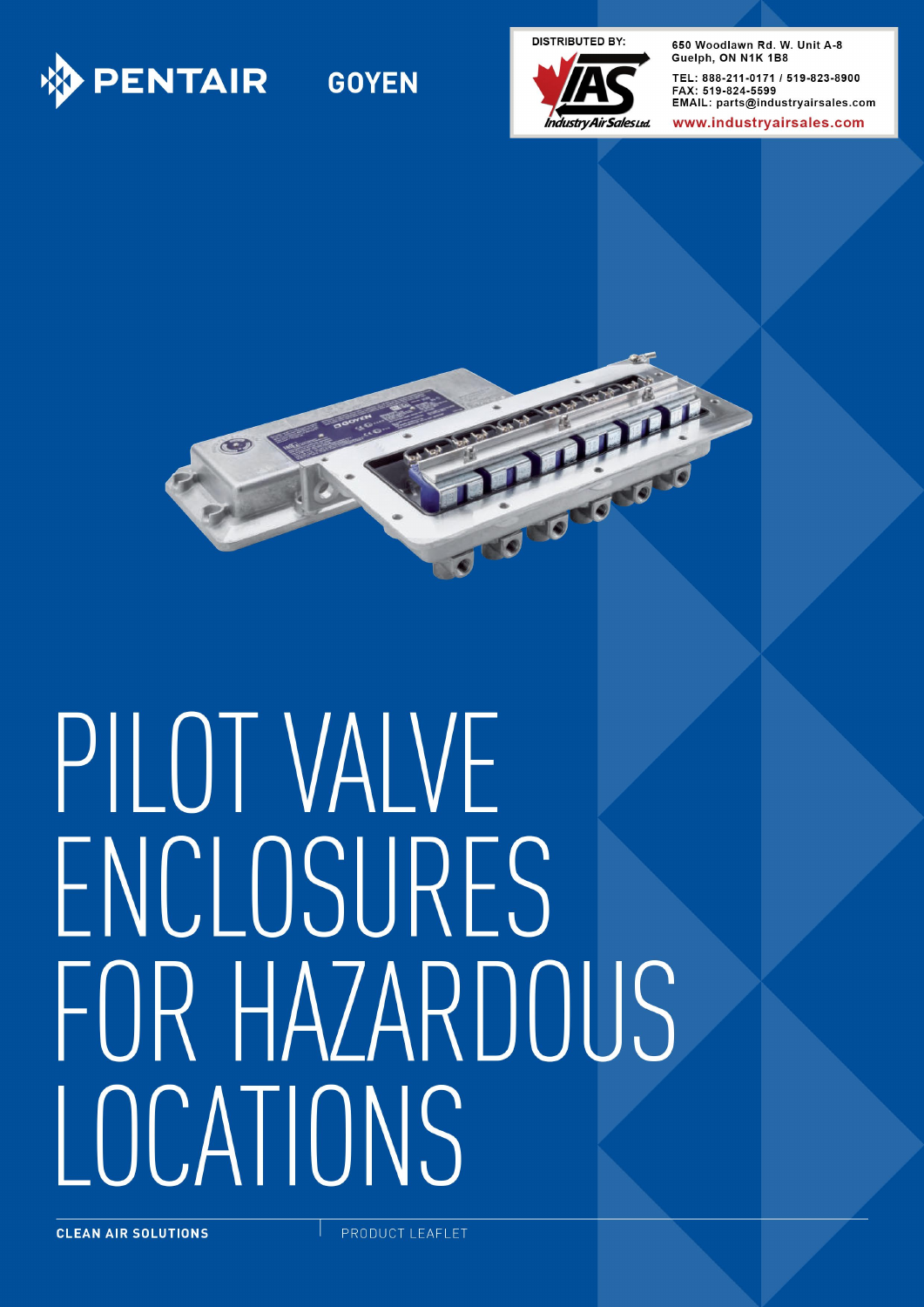PRODUCT LEAFLET

#### **3-6VFD COMBINATION FLAME AND DUST IGNITION PROOF ENCLOSURES**

Goyen pilot valve enclosures for hazardous locations are available in a combination of flame proof and dust ignition proof assemblies, where 4, 5 and 6 pilot valves are available. The 3-6VFD can be supplied with combined international approvals: Canadian CSA/Underwriters Laboratory UL or European ATEX/International IECEx.

In addition, in Canada and Europe, Goyen offers enclosures that are certified for use in flame proof and dust ignition proof applications. This has the advantage of simplifying assembly designs when using the Goyen enclosures.

#### **CONSTRUCTION**

**Body:** Diecast Aluminium AS313, LM24, A380 The ATEX/IECEx enclosure is available with optional electroless nickel plating, or optional E-coat when there is no heater fitted.

**Ferrule:** AISI 302 SS **Armature:** 430FR SS **Seals:** Nitrile **Screws:** AISI 302 SS

#### **OPERATION**

**Recommended on time:** 50–150 ms **On time range:** 50–500 ms **Recommended time between pulses:** 1 minute or more, if maximum on time is used.

#### **PILOT PERFORMANCE**

**Flow:** 0.27 Kv/0.32 Cv **Maximum Working Pressure:** 800 kPa/ 116 psi **Minimum Working Pressure:** 0 kPa/0 psi

#### **SOLENOID PERFORMANCE**

| <b>VOLTAGE</b>   | <b>INRUSH</b><br><b>CURRENT MA</b> | <b>HOLD</b><br><b>CURRENT MA</b> | <b>POWER</b> |
|------------------|------------------------------------|----------------------------------|--------------|
| 220/240 50/60 Hz | 148/143                            | 105/94                           | $23.1$ V A   |
| 100/120 50/60 Hz | 234/255                            | 180/152                          | 19.8 V A     |
| 24 V DC          | 873                                | 873                              | 20 W         |
| 24 V AC          | 1338                               | 963                              | 13 W         |
| 110 V DC         | 212                                | 212                              | 24 W         |

#### **AMBIENT TEMPERATURE RANGE**

|         | ATEX/IECEx: $-20^{\circ}$ C to $+40^{\circ}$ C |
|---------|------------------------------------------------|
|         | $[-4^{\circ}$ F to +104°F)                     |
| CSA/UL: | $-25^{\circ}$ C to $+40^{\circ}$ C             |
|         | $[-13^{\circ}$ F to $+104^{\circ}$ F)          |

**Fluid Media:** Air or inert gas at 25°C

#### **CERTIFICATION**

**CSA/UL:** NEC500 Div 1, NEC505 Zone 1 and NEC506 Zone 21 **ATEX/IECEx:** II Category 2G, II Category 2D **IP Rating:** IP66

#### **RESTRICTIONS**

This product's hazardous areas certifications are valid only for product that has not been modified since leaving the factory. Modifications made to the enclosure such as the fitment of additional seals, the addition or removal of pilot valves and coils, changes in markings, or physical modifications made to the enclosure itself will invalidate the product certifications. Only activities described in 'Installation' and 'Maintenance' may be conducted without affecting the certification of the product.

#### **MAINTENANCE**

Annual maintenance of serviceable parts is recommended. Serviceable items are the pilot armature, armature spring, pilot valve body o-ring. The same model Goyen coil may also replace damaged coils. All other items are non-serviceable. Goyen recommend that appropriately qualified personnel conduct all maintenance activities. Certification of maintenance staff and facilities may be required under some certification schemes. Inappropriate service invalidates the product certifications.

#### **PRODUCT WARNING LABELS**

#### **3-6VFD Series**

#### **CSA/UL**

CAUTION: open circuit and allow 5 minutes after heater is de-energised before removing cover. Keep tightly closed when in operation

WARNING: more than one live circuit. See diagram.

#### **ATEX/IECEx**

Warning do not open whilst energised, do not open when explosive atmosphere is present. Use cables rated at 135°C when anti-condensation heater is installed. Where optional E-coat is applied to the enclosure: warning – Electrostatic hazard, clean only with damp cloth.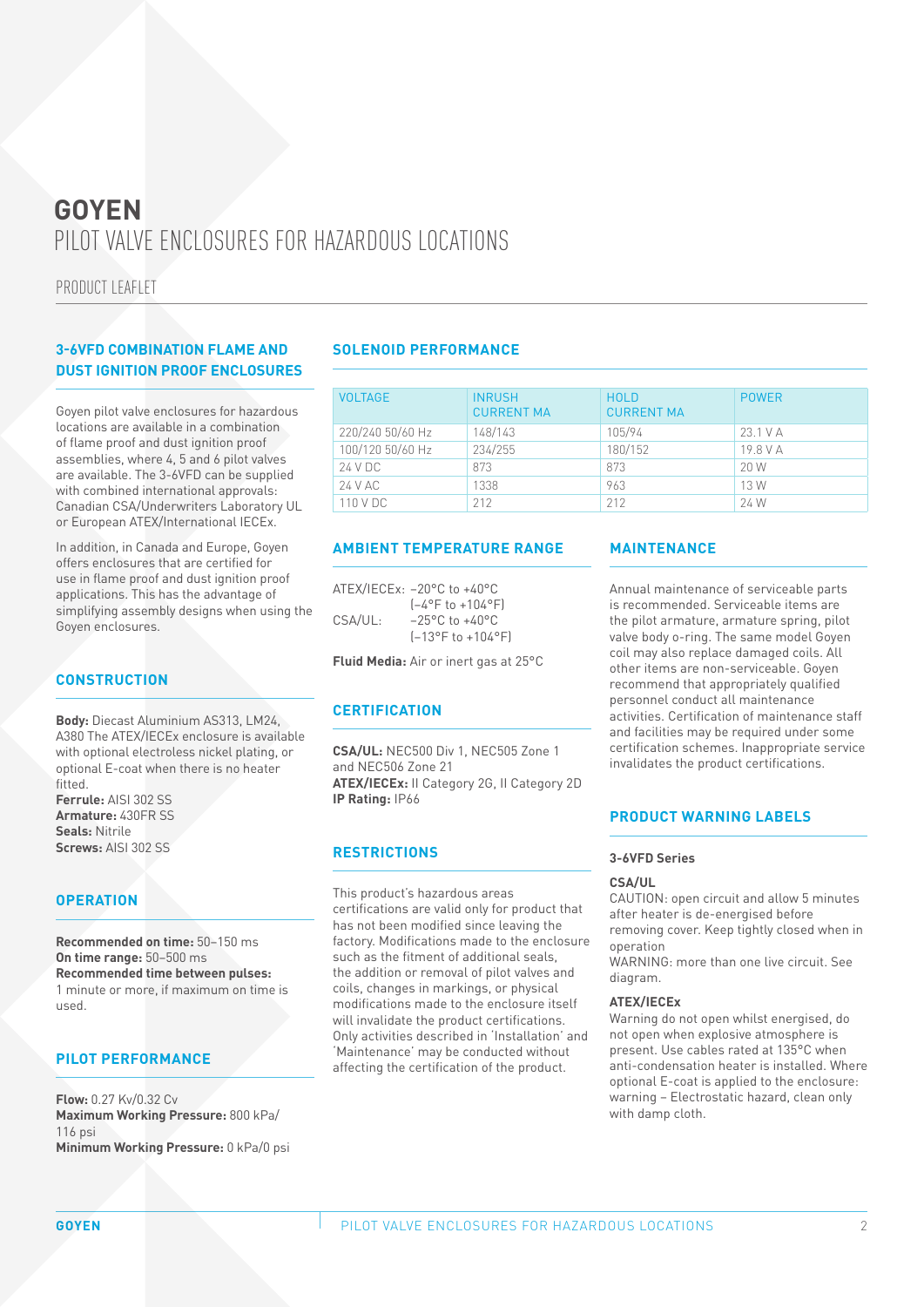PRODUCT LEAFLET

#### **GUIDE TO HAZARDOUS AREAS APPLICATION WITHIN DUST COLLECTORS**

Example zones around a dust collector The following examples assume that the particulate being collected is a combustible dust.

Note that the responsibility for correctly assessing the hazardous zones around the dust collection equipment remains with the plant operator.

In the event of a filter breakage, dust will enter the clean side of the dust collector. The migration of dust may be in sufficient concentration to present a dust explosion risk.

Where there are no dust monitors in place on the clean side of the dust collector,

**COMPARING AREA CLASSIFICATION SCHEMES**

NORTH AMERICA EUROPE (ATEX SCHEME)

a broken bag condition may exist for more than 10 hours before rectification. Therefore the clean side is classed as Zone 1 (NEC505) or Zone 21 (Atex).

Goyen supplies AtexII 3G/D dust monitors to raise an alarm in the case of a filter break. In this case the clean air plenum is classified as Zone 2 if the system will be rectified within 10 hours.

The area surrounding the dust collector housing may be classified as Zone 2. If there is adequate ventilation around the dust collector the Zone 2 classification may be eliminated. The area around the dust collection point is usually classified as Zone 1.



| <b>NEC500</b><br><b>DIVISIONS</b> | NEC505 & 506 GAS ZONES<br><b>CEC ZONES</b> | <b>DUST ZONES</b> | <b>EQUIPMENT</b><br>CATEGORY* | GROUP** |
|-----------------------------------|--------------------------------------------|-------------------|-------------------------------|---------|
|                                   |                                            | 20                |                               |         |
|                                   |                                            |                   |                               |         |
|                                   |                                            | つつ                |                               |         |
|                                   |                                            |                   |                               |         |

Under the ATEX scheme equipment categories for use in gas environments are denoted by a 'G' suffix, and equipment categories for dust environments are denoted by a 'D' suffix. Examples: Equipment category 2G is suitable for use in ATEX zone 1 areas. Equipment category 2D is suitable for use in ATEX zone 21 areas.

\*\* Only Group II zones are shown. Group I zones are relevant to mining applications only.

### **HAZARDOUS ZONE DEFINITIONS**

| <b>DIVISION</b> | 70NF    | HAZARDOUS AREA CHARACTERISTIC                                                                                                        |
|-----------------|---------|--------------------------------------------------------------------------------------------------------------------------------------|
|                 | 0 or 20 | Hazardous condition is present continuously, for long periods,<br>or frequently (more than 1000 hours per year)                      |
|                 | 1 or 21 | Hazardous condition is likely to occur in normal operation<br>occasionally (between 10 and 1000 hours per year)                      |
|                 | 2 or 22 | Hazardous condition is unlikely to occur in normal operation, or<br>infrequently and for short periods (less than 10 hours per year) |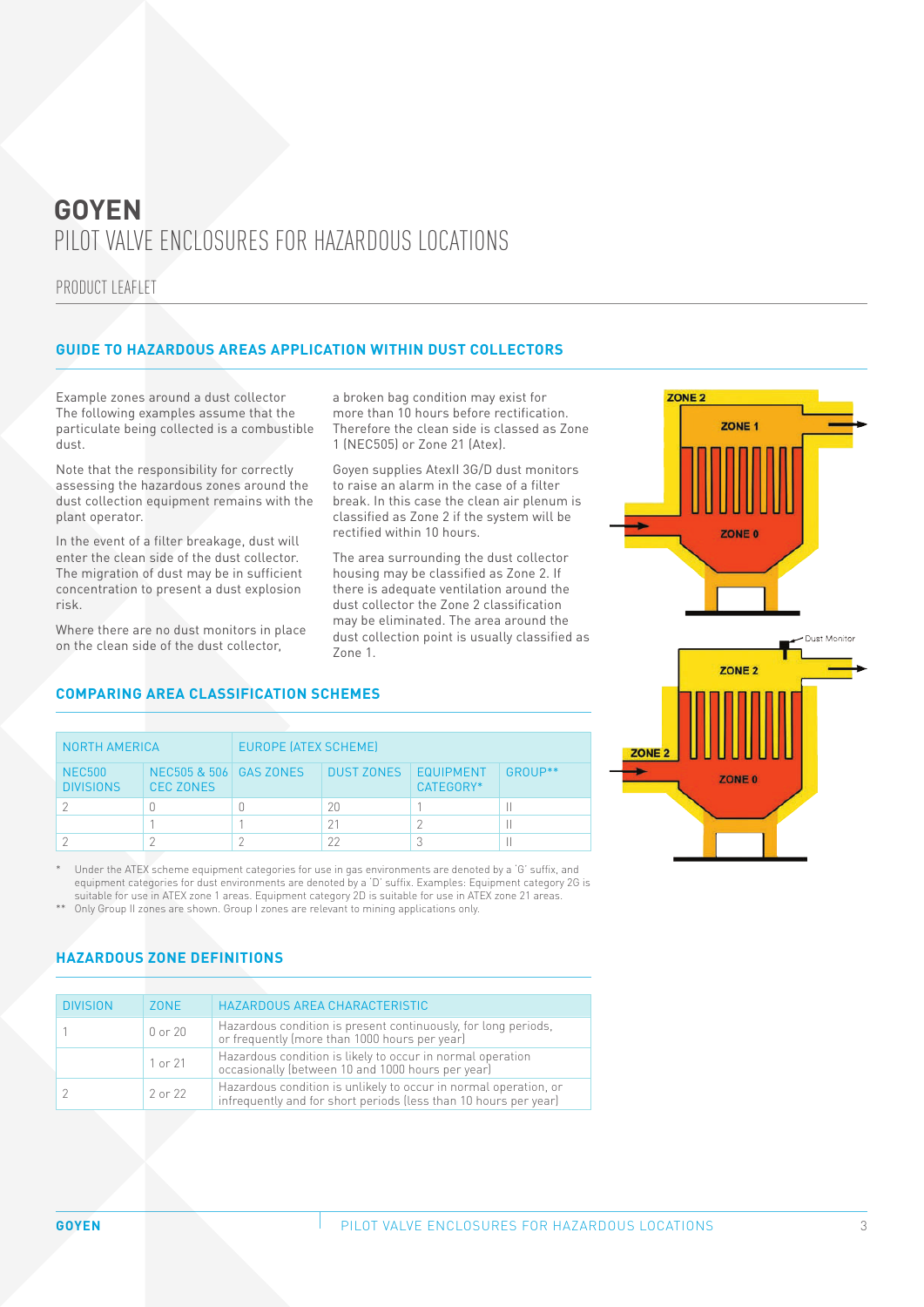PRODUCT LEAFLET



#### **3-6VFD SERIES COMBINATION FLAME AND EXPLOSION PROOF PILOT VALVE ENCLOSURE**

Diecast aluminium enclosure with explosion proof and flame proof (Ex-d) protection suitable for use in hazardous areas, available optionally with anticondensation heater.

#### **SUITABLE FOR**

NEC500 Division 1, NEC505 Zone 1, NEC506 Zone 21 and ATEX/IECEx Zone 21 (II Cat 2G and 2D equipment) hazardous environments, for piloting Goyen diaphragm valves.

#### **SPARE PARTS**

K0383 Single armature kit. Includes, spring, armature, and o-ring

G604718 DP Seal

#### **ORDER CODE**



#### **3-6VFD PRODUCT CERTIFICATIONS**

| <b>WITH HEATER KIT FITTED</b> | <b>WITHOUT HEATER KIT FITTED</b> |
|-------------------------------|----------------------------------|
| <b>CSA</b>                    |                                  |
| LR26709                       | LR26709                          |
| Class I, Group D              | Class I, Group D                 |
| Class II Groups E, F, G       | Class II Groups E, F, G          |
| Temp Code T2C                 | Temp Code T4                     |
| UL.                           |                                  |
| Listed 823N                   | Listed 823N                      |
| Class I, Group D              | Class I, Group D                 |
| Nema 7                        | Nema 7                           |
| Class II Groups E, F, G       | Class II Groups E, F, G          |
| Nema 9                        | Nema 9                           |
| Temp Code T3C                 | Temp Code T3C                    |
| <b>IECEX</b>                  |                                  |
| Ex d IIB T3 Gb                | Ex d IIB T6 Gb                   |
| Ex tb IIIC T192°C Db IP6X     | Ex tb IIIC T85°C Db IP6X         |
| <b>IECEX SIR 08.0045X</b>     | <b>IECEX SIR 08.0045X</b>        |
| <b>ATEX</b>                   |                                  |
| II 2 G D                      | II 2 G D                         |
| Ex d IIB T3 Gb                | Ex d IIB T6 Gb                   |
| Ex tb IIIC T192°C Db IP6X     | Ex tb IIIC T85°C Db IP6X         |
| SIRA 02ATEX1408X              | SIRA 02ATEX1408X                 |
|                               |                                  |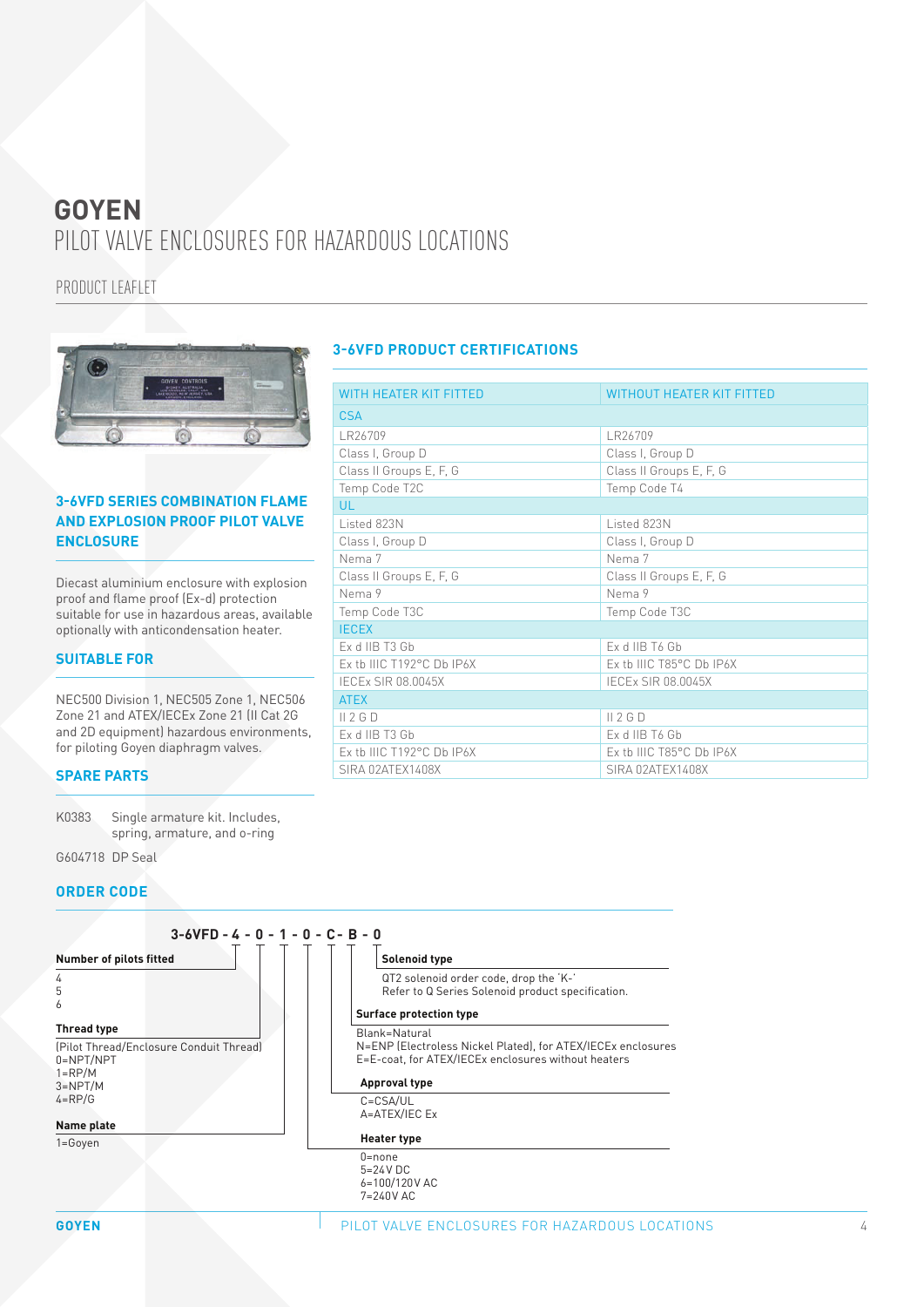PRODUCT LEAFLET

## **CSA/UL RATED ENCLOSURES**

| PART NO.        | NO. OF VALVES | <b>THREAD SIZES</b> | <b>GOYEN NAMEPLATE</b> | <b>HEATER TYPE</b> | <b>COIL VOLTAGE</b> |
|-----------------|---------------|---------------------|------------------------|--------------------|---------------------|
| 3-6VFD4010C-330 | 4             | $1/8 - 3/4$ NPT     | No                     | No.                | 220/240 V AC        |
| 3-6VFD4010C-331 | 4             | $1/8 - 3/4$ NPT     | No                     | No                 | 100/120 V AC        |
| 3-6VFD4010C-336 | 4             | $1/8 - 3/4$ NPT     | No                     | No                 | 24 V DC             |
| 3-6VFD5010C-330 | 5             | 1/8-3/4 NPT         | No                     | <b>No</b>          | 220/240 V AC        |
| 3-6VFD5010C-331 | 5             | 1/8-3/4 NPT         | No                     | No                 | 100/120 V AC        |
| 3-6VFD5010C-336 | 5             | $1/8 - 3/4$ NPT     | No                     | No                 | 24 V DC             |
| 3-6VFD6010C-330 | 6             | $1/8 - 3/4$ NPT     | No                     | No                 | 220/240 V AC        |
| 3-6VFD6010C-331 | 6             | $1/8 - 3/4$ NPT     | No                     | No                 | 100/120 V AC        |
| 3-6VFD6010C-336 | 6             | 1/8-3/4 NPT         | No                     | N <sub>0</sub>     | 24 V DC             |
| 3-6VFD4017C-330 | 4             | $1/8 - 3/4$ NPT     | No                     | 220/240 V AC       | 220/240 V AC        |
| 3-6VFD4016C-331 | 4             | $1/8 - 3/4$ NPT     | No                     | 100/120 V AC       | 100/120 V AC        |
| 3-6VFD4015C-336 | 4             | $1/8 - 3/4$ NPT     | No                     | 24 V DC            | 24 V DC             |
| 3-6VFD5017C-330 | 5             | $1/8 - 3/4$ NPT     | <b>No</b>              | 220/240 V AC       | 220/240 V AC        |
| 3-6VFD5016C-331 | 5             | $1/8 - 3/4$ NPT     | <b>No</b>              | 100/120 V AC       | 100/120 V AC        |
| 3-6VFD5015C-336 | 5             | $1/8 - 3/4$ NPT     | <b>No</b>              | 24 V DC            | 24 V DC             |
| 3-6VFD6017C-330 | 6             | $1/8 - 3/4$ NPT     | No                     | 220/240 V AC       | 220/240 V AC        |
| 3-6VFD6016C-331 | 6             | $1/8 - 3/4$ NPT     | No                     | 100/120 V AC       | 100/120 V AC        |
| 3-6VFD6015C-336 | 6             | $1/8 - 3/4$ NPT     | No                     | 24 V DC            | 24 V DC             |

#### **ATEX/IECEX RATED ENCLOSURES**

| PART NO.        | NO. OF VALVES | <b>THREAD SIZES</b> | <b>GOYEN NAMEPLATE</b> | <b>HEATER TYPE</b> | <b>COIL VOLTAGE</b> |
|-----------------|---------------|---------------------|------------------------|--------------------|---------------------|
| 3-6VFD4110A-331 | 4             | 1/8RP-M25           | Yes                    | No                 | 100/120 V AC        |
| 3-6VFD4110A-330 | 4             | 1/8RP-M25           | <b>Yes</b>             | No                 | 220/240 V AC        |
| 3-6VFD4110A-332 | 4             | 1/8RP-M25           | Yes                    | No                 | 24 V AC             |
| 3-6VFD4110A-334 | 4             | 1/8RP-M25           | Yes                    | No                 | 110 V DC            |
| 3-6VFD4110A-336 | 4             | 1/8RP-M25           | Yes                    | No                 | 24 V DC             |
| 3-6VFD5110A-331 | 5             | 1/8RP-M25           | Yes                    | No                 | 100/120 V AC        |
| 3-6VFD5110A-334 | 5             | 1/8RP-M25           | Yes                    | No                 | 110 V DC            |
| 3-6VFD5110A-336 | 5             | 1/8RP-M25           | Yes                    | No                 | 24 V DC             |
| 3-6VFD6110A-331 | 6             | 1/8RP-M25           | Yes                    | No                 | 100/120 V AC        |
| 3-6VFD6110A-330 | 6             | 1/8RP-M25           | Yes                    | No                 | 220/240 V AC        |
| 3-6VED6110A-336 | 6             | 1/8RP-M25           | Yes                    | No                 | 24 V DC             |
| 3-6VFD5115A-336 | 5             | 1/8RP-M25           | Yes                    | 24 V DC            | 24 V DC             |
| 3-6VFD5117A-330 | 5             | 1/8RP-M25           | Yes                    | 220/240 V AC       | 220/240 V AC        |
| 3-6VFD5110A-332 | 5             | 1/8RP-M25           | Yes                    | No                 | 24 V AC             |
| 3-6VFD4110A-331 | 4             | 1/8RP-M25           | No                     | No                 | 100/120 V AC        |
| 3-6VFD4110A-336 | 4             | 1/8RP-M25           | No                     | No                 | 24 V DC             |
| 3-6VFD6117A-330 | 6             | 1/8RP-M25           | Yes                    | 220/240 V AC       | 220/240 V AC        |
| 3-6VFD6110A-332 | 6             | 1/8RP-M25           | Yes                    | No                 | 24 VAC              |
| 3-6VFD6110A-330 | 6             | 1/8RP-M25           | No                     | No                 | 220/240 VAC         |
| 3-6VFD4110A-330 | 4             | 1/8RP-M25           | No                     | No                 | 220/240 VAC         |
| 3-6VFD5110A-331 | 5             | 1/8RP-M25           | No                     | N <sub>0</sub>     | 100/120 VAC         |
| 3-6VFD5110A-336 | 5             | 1/8RP-M25           | No                     | No                 | 24 V DC             |
| 3-6VFD5110A-330 | 5             | 1/8RP-M25           | No                     | No                 | 220/240 VAC         |
| 3-6VFD6110A-331 | 6             | 1/8RP-M25           | No                     | No                 | 100/120 VAC         |
| 3-6VFD6110A-336 | 6             | 1/8RP-M25           | No                     | No                 | 24 V DC             |
| 3-6VFD6116A-331 | 6             | 1/8RP-M25           | Yes                    | 100/120 V AC       | 100/120 V AC        |
| 3-6VFD6115A-336 | 6             | 1/8RP-M25           | Yes                    | 24 V DC            | 24 V DC             |
| 3-6VFD5017A-330 | 5             | $1/8 - 3/4$ NPT     | Yes                    | 220/240 V AC       | 220/240 V AC        |

#### **GOYEN PILOT VALVE ENCLOSURES FOR HAZARDOUS LOCATIONS**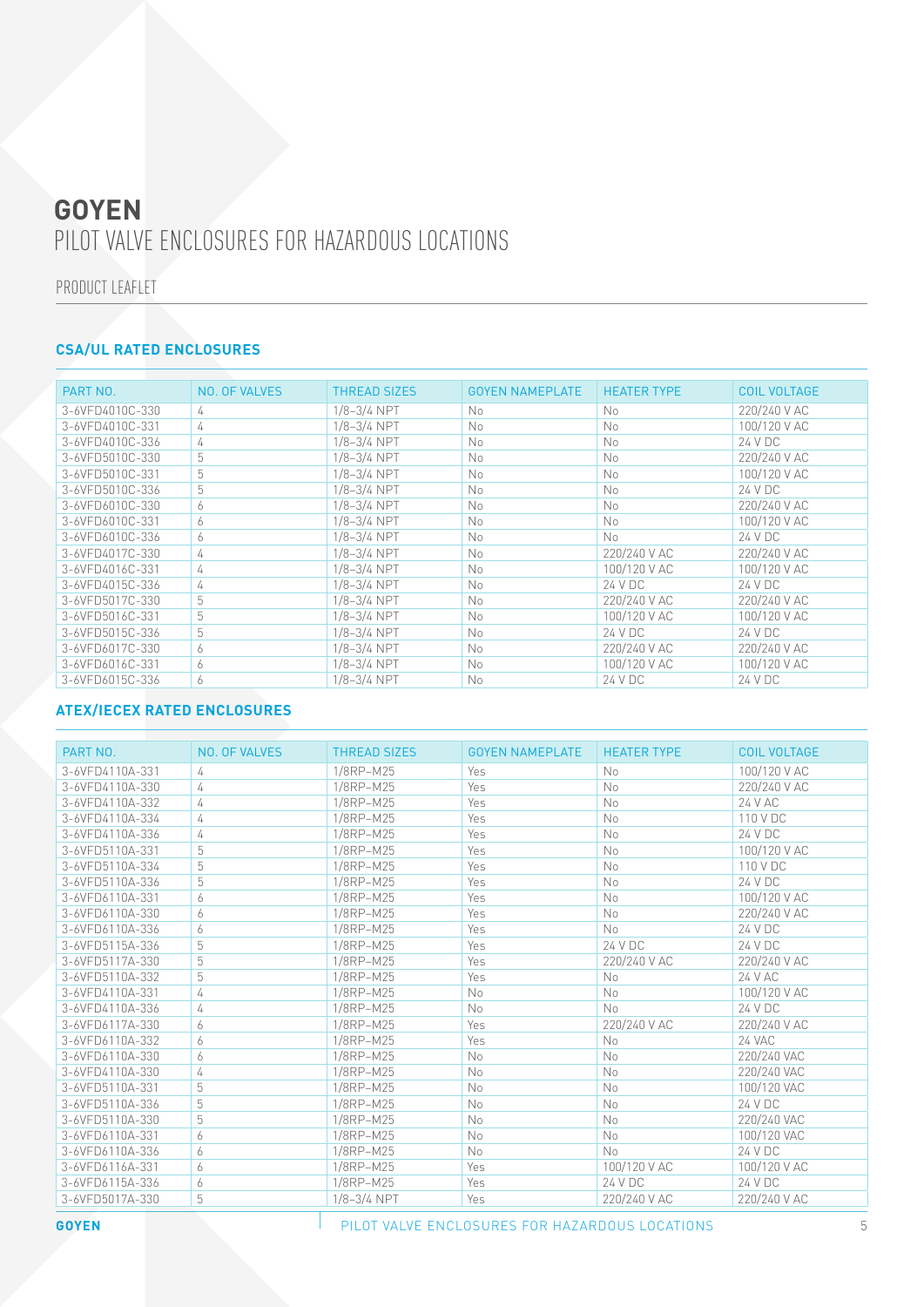PRODUCT LEAFLET

### **3-6VFD - DIMENSIONS AND WEIGHTS IN MM (AND INCHES)**



#### **WEIGHTS**

#### **3-6VFD Series**

Mass =  $2.21$  kg +  $0.08$  kg per fitted pilot  $(4.87$  lbs +  $0.18$  lbs per fitted pilot)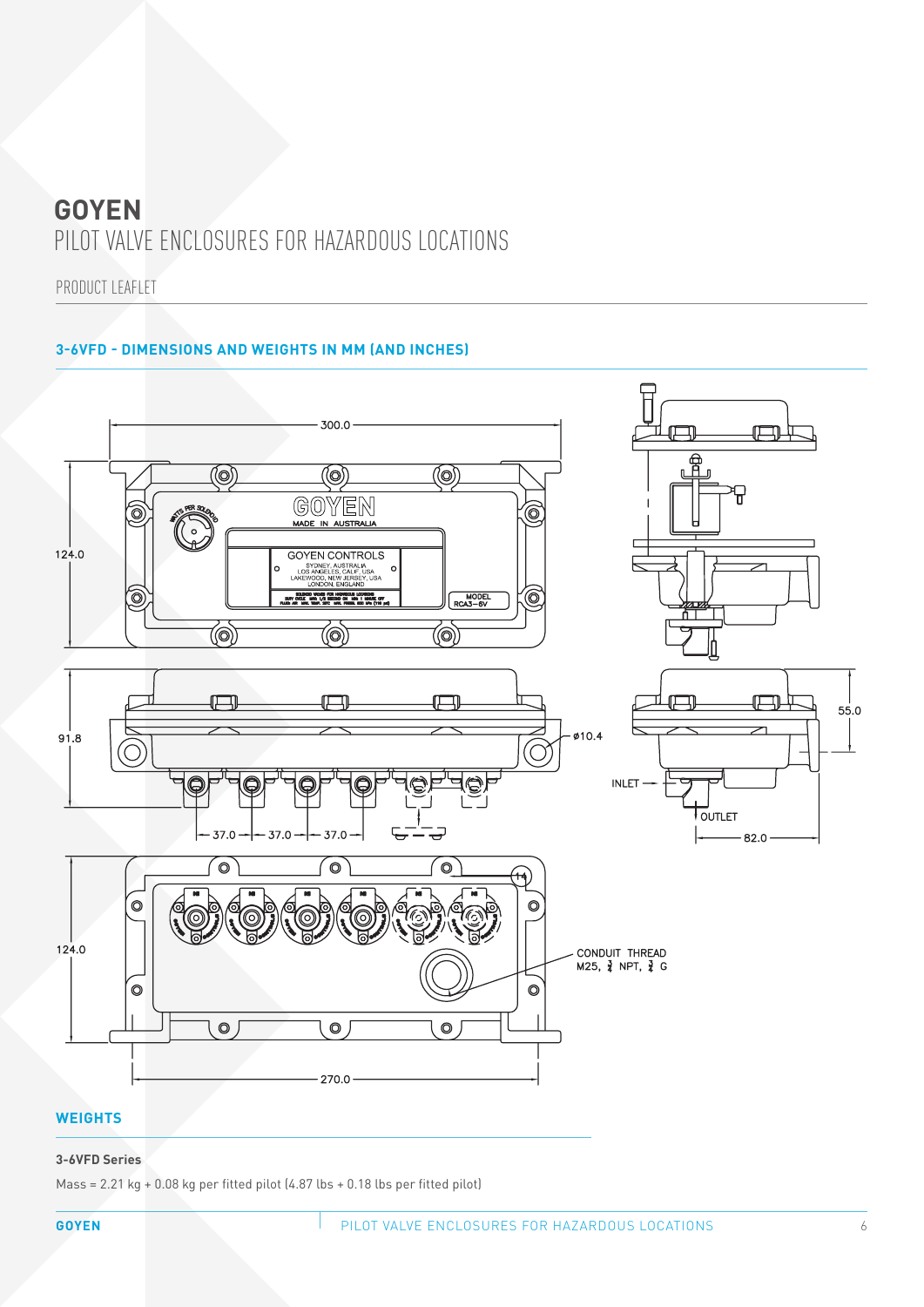PRODUCT LEAFLET

WARNING: Ensure that power is isolated from the system prior to installing or opening this product. Where a heater kit is installed, ensure that the heater has been de-energised for a minimum of 5 minutes prior to opening the enclosure. Ensure that the enclosure is properly assembled with all flange screws fully tightened (minimum 10 Nm (7.4 ft.lbs)) prior to applying power in a hazardous area.

#### **Mounting**

Enclosures should be mounted in a horizontal position, where the pilot valves and solenoid assemblies are in the preferred vertical orientation.

#### **Threads**

Pilot valve inlet and exhaust outlets are offered in both 1 8" BSPP (Rp) and NPT. The enclosure base has one conduit entry with either M25 or 3/4" NPT thread.

#### **Electrical connections**

Refer to diagram below. The included Goyen QT2 solenoids are provided with screw/spade terminals. These solenoids are neutrally linked at the factory for customer convenience.

The internal grounding terminal must be used for equipment grounding.

#### **INSTALLATION Pneumatic connections HEATER RATINGS**

These pilot valves are connected to the dust collector reverse pulse jet valves using metric 4 mm tubing (ID 0.157") or imperial ¼" tubing (ID 0.162") and maximum length of 1.5 m (4.9 ft).

#### **ANTI-CONDENSATION HEATER ELEMENTS**

Enclosures can be factory fitted with a heater element to assist in the prevention of condensation within the enclosure. Using separate power supply wiring, the choice of heater voltage can be used with any coil voltage.

Refer to the How To Order code.

#### **HEATER INSTALLATION**

- (1) Heater retaining clip
- (2) Heater element
- (3) Wiring terminal block
- (4) Thermostat element

| <b>VOLTAGE</b> | <b>WATTS</b>   |
|----------------|----------------|
| 24 V DC        | 48             |
| 110/120 V AC   | 100            |
| 220/240 V AC   | 1 <sub>0</sub> |





#### - User connection

#### **Heater terminal block connections**